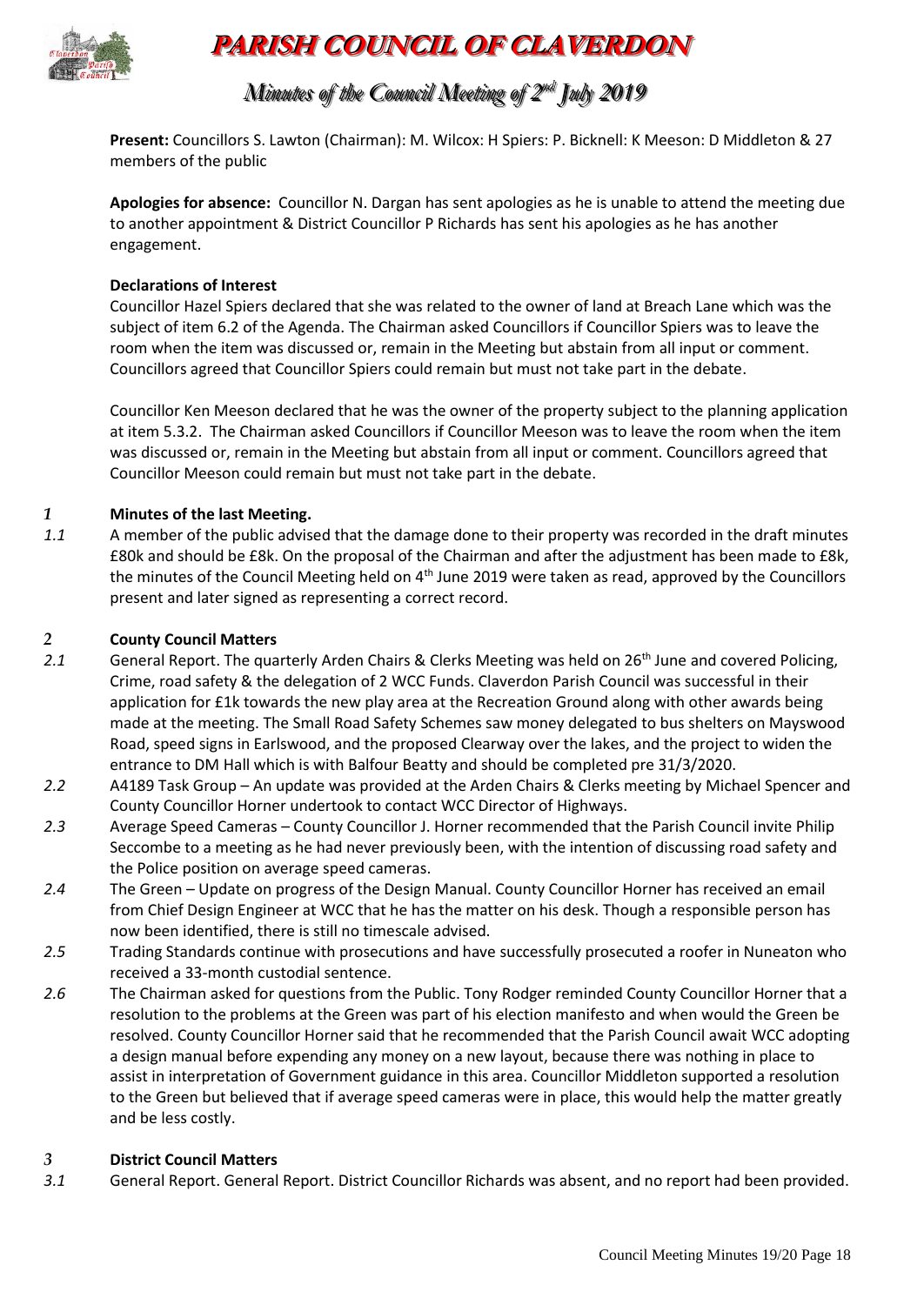## *4* **Public Input**

- *4.1* Thomas Williams asked whether the Parish Council would allow the football club to hold an open-air cinema night at the start of September at the Recreation Ground to raise money for the Football Club and the charity MIND in memory of Jamie Pulley. The Chairman advised that with refurbishment of the pavilion, it was doubtful that the building would be available before the end of September. Councillor Wilcox asked what considerations had been given to noise levels and the neighbouring properties. The Chairman advised that a completion date from contractors would have to be known before any date could be agreed. In principle, Councillors agreed providing the facilities were in place, including parking, noise levels and that it was a one-off event.
- *4.2* Mrs. Reading asked about the position on the Homestead at Yarningale Common. The Chairman advised that the owner is responsible for a 3m wide access to the Homestead and that an offer had been made to repair the holes at the access on a 50/50 basis and that the Parish Council awaited a response to the last communication which explained why the Parish Council could not justify entering into alterations to existing Deeds.
- *4.3* A resident was unimpressed with the state of the car park at DM Hall/ Surgery. The Chairman advised that it was a matter for the Trustees of DM Hall and not a Parish Council matter.
- *4.4* A resident on Breach Lane was concerned that occupants of the 3 new houses would be allowed to park on Breach Lane which is already very narrow. Richard Jackson, the developer was at the Meeting and he advised that each house had 2 car park spaces and that no provision for parking would be designated on Breach Lane itself.
- *4.5* A resident complained that the verges mowing was not good especially around the St Michael's Road area and a large depression in the grass verge along Langley Road, opposite the cricket field. The Chairman explained that complaints had been received last year about the contractor and the Parish Council had thought that by reverting to the previous contractor that things would improve. Consideration had to be given to the time of year and the wet warm conditions, but the mowing would be monitored. The Chairman advised that the depression in the grass was down to his son parking there and it would be remedied, especially now that he has left home.
- *4.6* Another resident asked what could be done about the cars parking on the pavement. The Chairman explained that it was a Police matter and that if it became a nuisance anyone could report the incident to the Police, especially where the car blocks use of the pavement. The Parish Council had been unable to get the Police interested but had managed to get residents to park appropriately when dropping and collecting their children from school.

## *5* **Planning.**

- *5.1* Update on previously considered applications.
- 5.1.1 Clover Hill Langley Road 19/00297/FUL. Proposed installation of sliding metal gate and associated brick pillars. The application was approved by SDC on 4<sup>th</sup> June 2019
- 5.1.2 The Laurels Henley Road 19/0100/Tree. Various tree works including removal of dead trees. SD advised on 29<sup>th</sup> May 19 that they had no objection to the application for tree works.
- 5.1.3 The Post Office 19/00697/LBC Internal and external repairs, including repair of lead valleys, repair to timber wall plates, strengthening of rafters, repair of windows, removal of internal tanking, gypsum plaster and plasterboard, repair of lime plaster, removal of flue, replacement of plastic guttering for cast iron guttering. SDC granted the application on  $5<sup>th</sup>$  June 2019.
- 5.1.4 Holly Cottage Yarningale Common 19/00761/OUT. Demolition of existing kennel & cattery building & erection of single-storey dwelling. The application was withdrawn on  $5<sup>th</sup>$  June 19.
- 5.1.5 Arden Park Farm, Manor Road 19/01051/COUQ Prior approval notification for the change of use of agricultural building into 1no. dwelling including associated operational development under Class Q(b). The application was withdrawn on 19/6/19.
- 5.1.6 9 & 10 Morgan Close Norton Lindsey 19/01142/FUL. Construction of new boundary fence. The application was granted by SDC on 26th June 2019.

#### *5.2* Applications Responded to Inter-meeting

5.2.1 Reddinghurst Langley Road - 19/00931/VARY. Amendments to the collector loop layout plan for ground source heat pumps to plots 2 & 3 only. Councillors objected to the application, and inter Meeting received an Amendment to the application for consideration. Though the amendment moved the collector loops away from the neighbour's boundary, the response from Councillors maintained the objection unless certain criteria were met including proposals to reinstate the equestrian paddock. Richard Jackson was present at the Meeting and advised that he would provide whatever undertaking was necessary to enable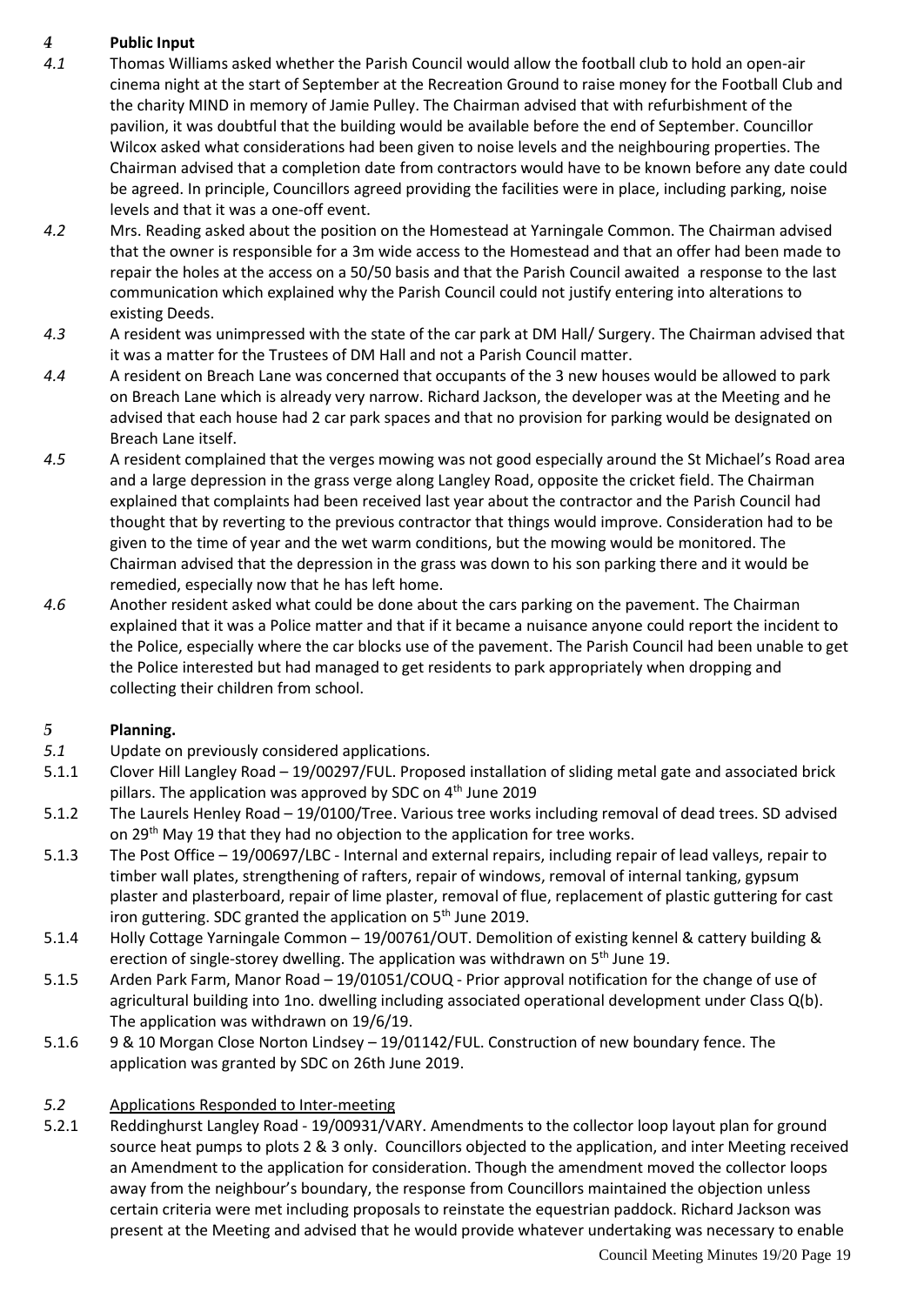work to commence. The Chairman said that the Parish Council would withdraw the objection only if all the requirements within the Parish Council's objection were resolved.

- 5.2.2 New Barnmoor Cottage, Kington Lane 19/01397/FUL. Complete remodelling of the existing two-storey dwelling. The Councillors, having reviewed the details of the application between Meetings, and after due consideration objected to the planning application on the grounds of over-development in the greenbelt
- 5.2.3 Ty Glo, Station Road 19/01492/FUL. Proposed porch extension. The Councillors, having reviewed the details of the application provided to them, and after due consideration agreed a response of No Representation.

#### *5.3* Applications for Discussion at this meeting.

- 5.3.1 Heart of England Farms. Henley Road 19/01243/FUL. Erection of turkey & geese growing building. Councillors noted the increasing number of applications and resulting increase in buildings on the site. Following consideration, Councillors Spiers, Meeson & Middleton were minded, to give a No Representation response to the Local Authority provided the Kington Lane Residents Association & Councillor Dargan did not have any planning objections. The Clerk to contact the Residents Association & Councillor Dargan prior to giving a response.
- 5.3.2 14 Glebe Road Claverdon 19/01203/FUL. Proposed front porch with pitched roof. With the exclusion of Councillor Meeson, the Councillors having reviewed the details of the application, and after due consideration recorded a response of No Representation.

#### *5.4* Other Planning Issues

- 5.4.1 Planning applications requiring a decision prior to the next Parish Council Meeting scheduled for 3<sup>rd</sup> September 2019 – consideration by Councillors whether these will be dealt with at a special meeting, or by email evidencing consideration and decision by Councillors. The Parish Council is aware that an application will be received on Holly Cottage between Meetings. Councillors all agreed to consider planning applications received with a response date prior to 4<sup>th</sup> September19, via email communication and providing their written decision via email to the Clerk.
- 5.4.2 Field off Henley Road between Kington Lane & Glenhurst Farm The Enforcement Officer has advised that the notice of works is due from the Tree Officer for the replanting of the hedge in the next growing season and that he will keep the Clerk informed.

#### *6* **Housing in Claverdon**

#### *6.1* Housing Needs Survey

- 6.1.1 Councillors debated the request received and circulated to Councillors prior to the Meeting, from Claverdon Community Land Trust for the Parish Council to authorise a new housing needs survey for Claverdon Parish despite the last Survey being done in 2017. After due consideration the Chairman put the matter to vote with the result that 3 councillors agreed including the Chairman, one objected and 2 abstained. Providing the commissioning of the housing needs survey is at no cost to the Parish Council, then the Parish Council support a new housing needs survey being done.
- *6.2* Breach Lane proposed development
- Council Meeting Minutes 19/20 Page 20 6.2.1 Neil Gilliver – Development Officer, WRHA. The draft results of the Public Consultation held on 20<sup>th</sup> June had been circulated to Councillors prior to the Meeting. The draft result was based upon there being 18 houses, 6 of which were designated as open market homes. Based upon the response, Neil Gilliver advised the following - "*We have reviewed the comments from the public consultation and have listened to them. We understand there are concerns over the number of traffic movements associated with the new homes and potential conflict with the school. We are proposing to remove all 6 market homes needed, these included 2x 4 bed houses and 2x 3bed houses which would have represented the largest homes by number of bedrooms on the scheme, these homes would have typically had more than 1 car per household. We feel this will remove at least 12 cars and associated vehicle movements from the development.6 of the 12 affordable homes are bungalows – these will be typically more older households mostly single people with 1 car.2 of the homes are 1 bed maisonettes again likely to be single people and 1 car .All of the other homes are 2 bed houses not likely to be more than 2 cars per household. Realistically, we would not expect more than an additional 16 extra cars from the 12 affordable homes. As a planning/Highway requirement - the road serving the 3 affordable homes under construction is being widened to 4.8m with a 1.2m wide pavement – this work is being undertaken in the summer school holidays to avoid conflict with the school. All drainage proposals for a new development would have to be engineered and would be required for the drainage strategy to support a planning application and full consultation would be required with Severn Trent. All of the proposed homes will be further away from the school compared to the 3 homes under construction and*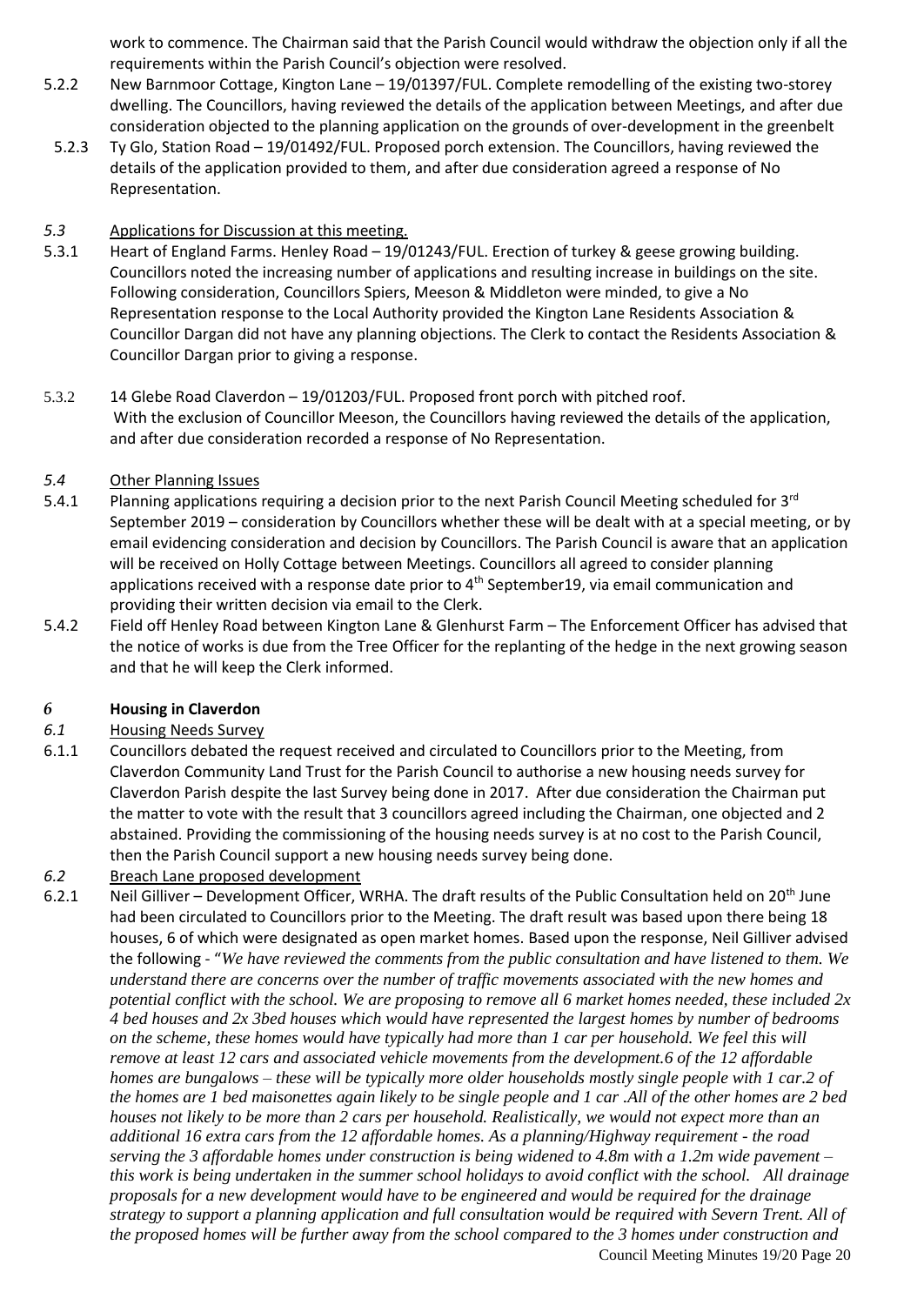*will not overlook it. This development would not be the thin end of the wedge and lead to further development. It is a development specifically designed to address specific local needs affordable homes and Stratford's planning policies will only permit development in the greenbelt in these circumstances. We feel that we have a deliverable solution to the affordable housing needs of Claverdon in a location accessible to crucial local services. We are seeking your written support to take this scheme forward to a full planning application.'*

- 6.2.2 The Chairman gave up to 15 minutes for public input. The Chairman asked whether anyone present wanted to speak in support of the scheme less the 6 open market homes. I.e. a scheme with just affordable housing.
- 6.2.2.1 Supportive comments covered A resident said her 3 daughters wanted to live in Claverdon as they worked at the nursery. A Breach Lane resident said he could not see where else the houses could be sited in Claverdon.
- 6.2.2.2 Concerns raised covered what was meant by "local people" in any S106 agreement, and whether the agreement would be in perpetuity for those who qualified from Claverdon. Mrs. Reading cited what had happened at Morgan Close development. Neil Gilliver explained that Morgan Close did not have S106 protection, whereas Brick Kiln Lane development did. The Breach Lane development would have S106 in perpetuity and properties cannot be sold in future. Neil Gilliver could not provide a guarantee that when someone moves out it will not be offered to those further afield as it depended on the interest shown by those n Claverdon. Other concerns covered the number proposed when 3 had already been built on Breach Lane and the need for visitor car park spaces within the development to prevent parking on Breach Lane, along with the need to have Breach Lane put as a suitable highway, and the need for consultation with the school.
- 6.2.2.3 Neil Gilliver confirmed that the 3 Breach Lane affordable houses were being taken up by Claverdon people.
- 6.2.2.4 The Chairman advised that the Parish Council had received two approaches from landowners about land they might make available in Claverdon for affordable housing.
- 6.2.2.5 Mrs. Reading asked whether the development needed Parish Council support. The Chairman advised that the revised scheme does need Parish Council support before SDC will consider the application.
- 6.2.3 The Chairman invited questions & comments from Councillors
- 6.2.3.1 Councillor Middleton believed 12 affordable homes would fit in and he would support it if there was no opportunity for them to be sold in the future.
- 6.2.3.2 Councillor Bicknell advised he would support as he was a resident that had to leave Claverdon due to the housing situation and has happily now returned.
- 6.2.3.3 Councillor Meeson had reservations based upon experience where developers see opportunities to infill or build based on being abutted to the existing development and this should be considered when looking at revised proposals.
	- 6.2.3.4 Councillor Wilcox had reservations that the development will be for Claverdon people and that the 50% shared ownership moves with the market and should be restricted to RPI to retain it as affordable and not a move towards market value.

The Chairman concluded that the Parish Council need to see the revised plans & details before the matter can be considered any further by the Councillors and these should include a detailed layout, cover the Highways requirements & address on site visitor parking at least. However, in principle, the new proposal appeared more acceptable.

#### *7* **Policing, CLASP & CASE**

- *7.1* Report from CASE Councillor Spiers advised there was no report as Paul Johnson was away that the Parish News had Les Edwards report in each month.
- *7.2* There was no update on the proposed questionnaire about the ANPR cameras and this will be placed on the Agenda for September. The Clerk raised the matter of meeting the internal audit requirements of a monthly report from Case as agreed in a previous Meeting.

#### *8* **Recreation Field**

*8.1* WALC Community Grant - £8k towards the play area. WALC have confirmed that they are willing to ring fence £8k of grant funding providing the Parish Council confirm in writing certain criteria will be met. Councillors considered the draft response for approval to the offer of partial funding and agreed one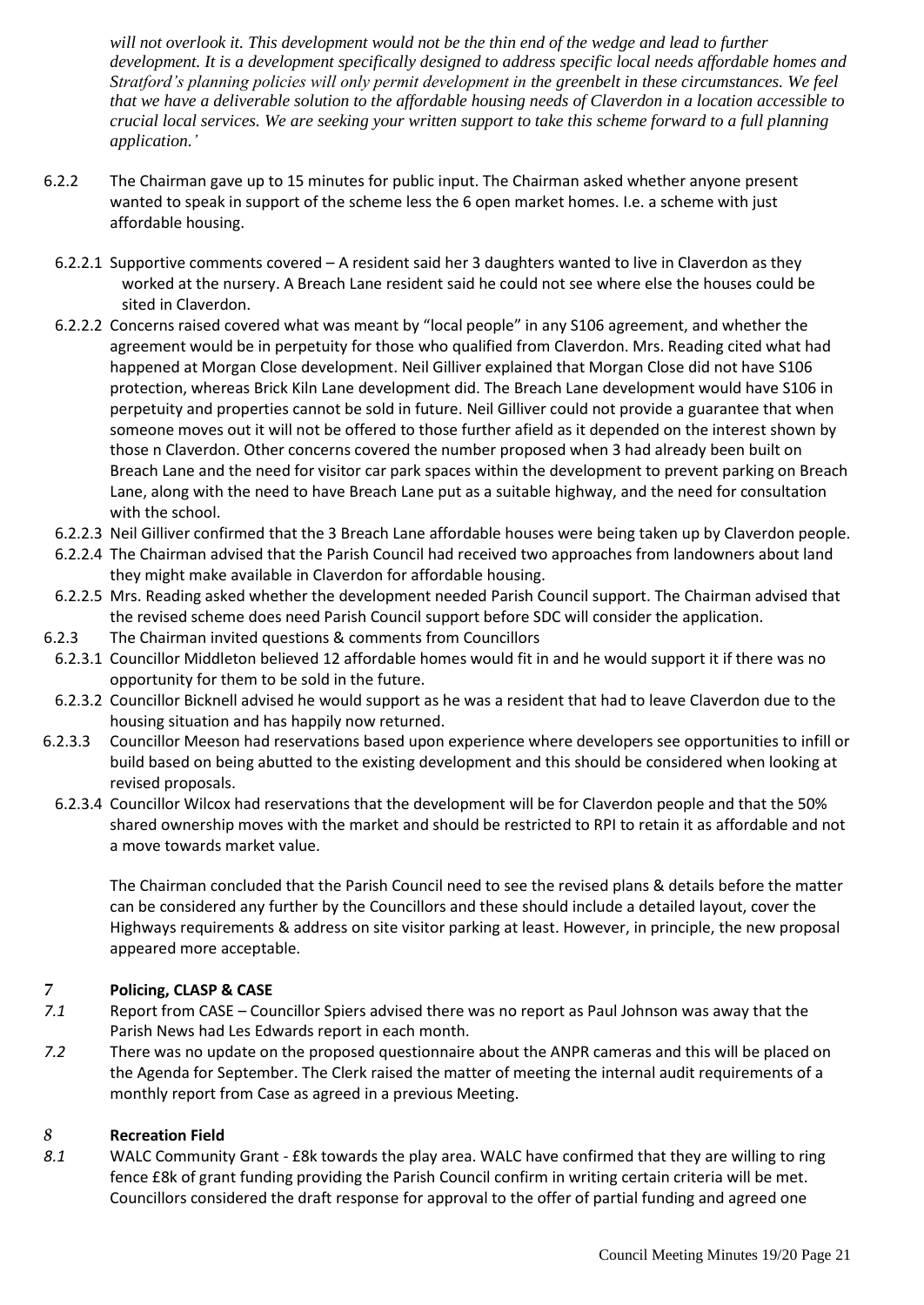alteration to build up a reserves fund of £1k per annum for the first 5 years. The Clerk was instructed to make the change and send the response.

- *8.2* Proposed Surface at the Play Area The ROSPA details on play area surfaces had been sent to Councillors pre meeting. The Chairman recommended that a pre surface base be laid to accommodate the play area surface at a later date. Councillor Wilcox expressed concerns over mowing the play area and the costs of maintenance being high. The Chairman advised that a stone and gravel subbase would inhibit the regrowth of the grass. The decision on the ultimate surface is ongoing.
- *8.3* The Chairman provided the update on 3 quotes for the extension & refurbishment of the Pavilion. There is a Sport England Tender Report Form deadline as the works must commence before 25<sup>th</sup> July 19. The Chairman advised that 3 fixed price quotes had been received from M&D Group, £117,450, Silk Construction £110,000 & DCE Construction £103,750. (all ex VAT) The Chairman recommended to the Councillors the quote provided by DCE Construction and will provide to Councillors the full tender report for consideration. The Chairman advised that he will project manage the pavilion refurb and extension for the Parish Council. The Clerk will produce a revised budget for the project to update Councillors on available resources and do a company search on DCE Construction Ltd.
- 8.3.1 The Chairman proposed a skip be placed on site to remove content and rubbish from the pavilion prior to the asbestos removal. Councillors agreed that this was practical.
- *8.4* Asbestos Removal Review by Councillors of the 2 quotes provided. The Chairman advised that the best quote had been submitted by the most experienced contractor. The quotes ranged from £13k to £17k (ex VAT). The TES Environmental Services quote for £12995 plus vat would require some facilities to be made available on site. The possible start date is  $15<sup>th</sup>$  July and will take 2 weeks. This will cause the Cricket Club a problem with one match only. Councillors present approved the quote from TES Environmental Ltd and the additional cost of facilities.
- *8.5* Reclaim of VAT on the refurbishment and extension of the pavilion. Review of the information & advice following the response from the Written Enquiries Unit and input from the Internal Auditors to decide whether the pavilion is not used for any business or income generating purposes from the commencement of the financial year i.e. from 1/4/19. Councillor M. Wilcox recommended that when considering the costs of the pavilion refurbishment and the effect on cash reserves, VAT should be included for the time being. After due consideration by Councillors, it was agreed that no charge would be made for the use of the Pavilion or recreation field. No invoices having been raised for their use in the current financial year to date, this policy to commence with effect from the start of the of the current financial year on 6th April 2019. This will provide additional support for Claverdon sports teams, and the policy is expected to generate more sporting activity in the village. It may also enable VAT to be recovered on the refurbishment of the Pavilion. It was further agreed that the mowing of the Recreation Ground paid by the Parish Council would be reviewed to see if savings could be made to offset some of the loss in revenue from the Sports Teams.

#### *9* **Footpaths /Bridlepaths**

- *9.1* The Boys Club Field UK Youth / Ambition (UKY) have sought legal constitution advice relating to their inheritance of parcels of land, including the BCF. Their objects and constitution only allow them to provide youth work related services. Until the outcome of the legal advice is understood, they cannot respond to the Parish Council offer. The Clerk continues to seek a response.
- *9.2* Bridleway to the side of Gannaway Wood. The blockage of a fallen tree has been removed.
- *9.3* Hercules Lane Bridleway. Since last year the bridleway has been designated a Local Wildlife site and so the maintenance & strimming has been passed back to the Local Authority. The Clerk has lodged the request for strimming with the Rights of Way Team at WCC.

#### *10* **Yarningale Common**

- *10.1* Potholes on the access to the Homestead & the Car Park. A response is awaited.
- *10.2* Draft Biodiversity Management Plan for Yarningale Common. The draft proposed plan due within the next 2 weeks. As there is no Parish Council meeting until 3<sup>rd</sup> September, Councillors agreed that a working group comprising the Clerk, Councillors Bicknell & Wilcox review the draft report when received with the intention of a final draft being available for the meeting on  $3<sup>rd</sup>$  September 19.
- *10.3* Mowing of Yarningale Common. If the Biodiversity Management Plan for Yarningale Common is not in place during September, Councillors agreed to undertake the mowing of Yarningale Common. The Clerk to seek a new contractor & costs in readiness.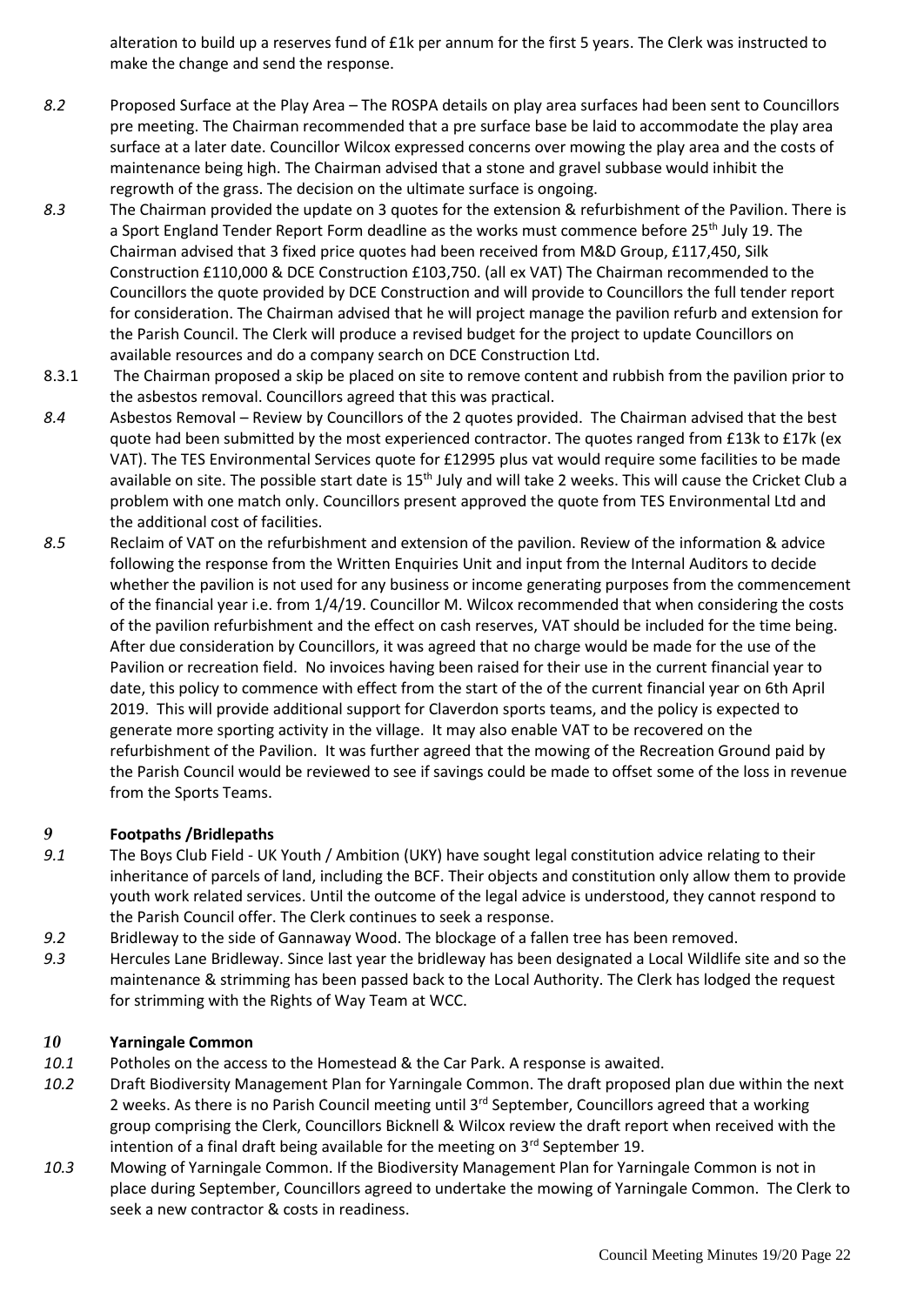#### *11* **Dorothea Mitchell Hall**

*11.1* Consideration by Councillors of the quotes to install the new notice board outside the Community Shop. The quotes provided were rejected by Councillors as the Chairman advised that he had obtained 2 quotes, for £300 & £450 plus vat, which were cheaper. The Chairman proposed the cheapest quote of £300. Councillors present approved the amount of the spend and the details are to be proved to the Clerk to progress the matter.

#### *12* **Neighbourhood Plan & General Other matters including any arising from earlier Meetings and not already covered.**

- *12.1* **Claverdon K6 Telephone Kiosk**. S171 Application form requires completion to secure the license to remove the kiosk. A meeting will be arranged with Peter Morgan & David Hunt to review the form and the work to be undertaken. The Councillors will decide on the best outcome for the Kiosk once all the costs are known.
- *12.2* **Neighbourhood Plan-** The proposed Referendum Version of the Neighbourhood Plan has been submitted to Stratford District Council as the Local Planning Authority. They will check that all the Examiner's changes have been incorporated before progressing the document to referendum. SDC have been unable to provide any timescales as to when this will be done due to staff shortages.
- *12.3* **Tattlebank**  Following the sale of Tattlebank Wood, the formal signing of the TR1 form to transfer the whole of the Parish Council's registered title to the Purchaser, was agreed by Councillors present & evidenced by the authorised signatories of the Chairman & Councillor Wilcox

#### *12.4* **Any Other Business**

12.4.1 Location of Bench by Gardening Group. Chris Duckworth provided details of the proposed location prior to the Meeting and these included in the Agenda pack for Councillors. The preferred location is in front of Claverdon Fields on Church Road. The resident was happy with the location and they organise the mowing of the verge where it would be placed. The bench will be on slabs. Councillors Bicknell, Spiers & Meeson approved the location subject to the Parish Council informing the Localities Officer at WCC about the matter.

#### *13* **Post Received**

## **Meeting 02 July 2019 - Correspondence**

#### **13.01 Alcester Police North SNT. Latest Weekly Report. 3rd June 2019**

Vehicle Crime. Kington Lane, Claverdon. Spare wheel stolen from Land Rover Discovery. Found missing on the 28<sup>th</sup> May

#### **13.02 3 Tier Rural Transport Event advised by WALC**

3 Tier Rural Transport Event to be held at Stratford Racecourse on 11th July 19. Open to County, District & Parish Councillors to attend. Speakers & Topics on hyperlink

#### **13.03 Alcester Police North SNT. Latest Weekly Report. 10th June 2019**

Damage. Breach Lane, Claverdon. Eleven windows on the ground floor of a new build house scratched. Caller concerned that this was vandalism. Reported Monday 3<sup>rd</sup> June.

## **13.04 County Councillor J. Horner - Claverdon Community Land Trust**

Email of the June 19 CLT report giving details of the proposed development at Curlieu Lane from County Councillor J. Horner

## **13.05 Alison Gregory - SDC Notice of Briefing on Rural Housing**

Email notification of Rural Housing Briefing on 4th July, 5pm till 7pm at SDC Offices

#### **13.06 Beverley Hemming - Corporate Communications Manager SDC - Parish & Partners**

Email of the quarterly Parish & Partners newsletter from SDC. It contains details of Neighbourhood Plans, newly appointed members of the Council and other features.

### **13.07 Email from Sarah Brooke Taylor WRCC re. Breach Lane proposed development.**  Response from Sarah Brooke-Taylor to the concerns raised by Mrs. S Reading about the Breach Lane development after the public consultation held on 20th June 19.

#### **13.08 Alcester Police North SNT. Latest Weekly Report. 23rd June 2019**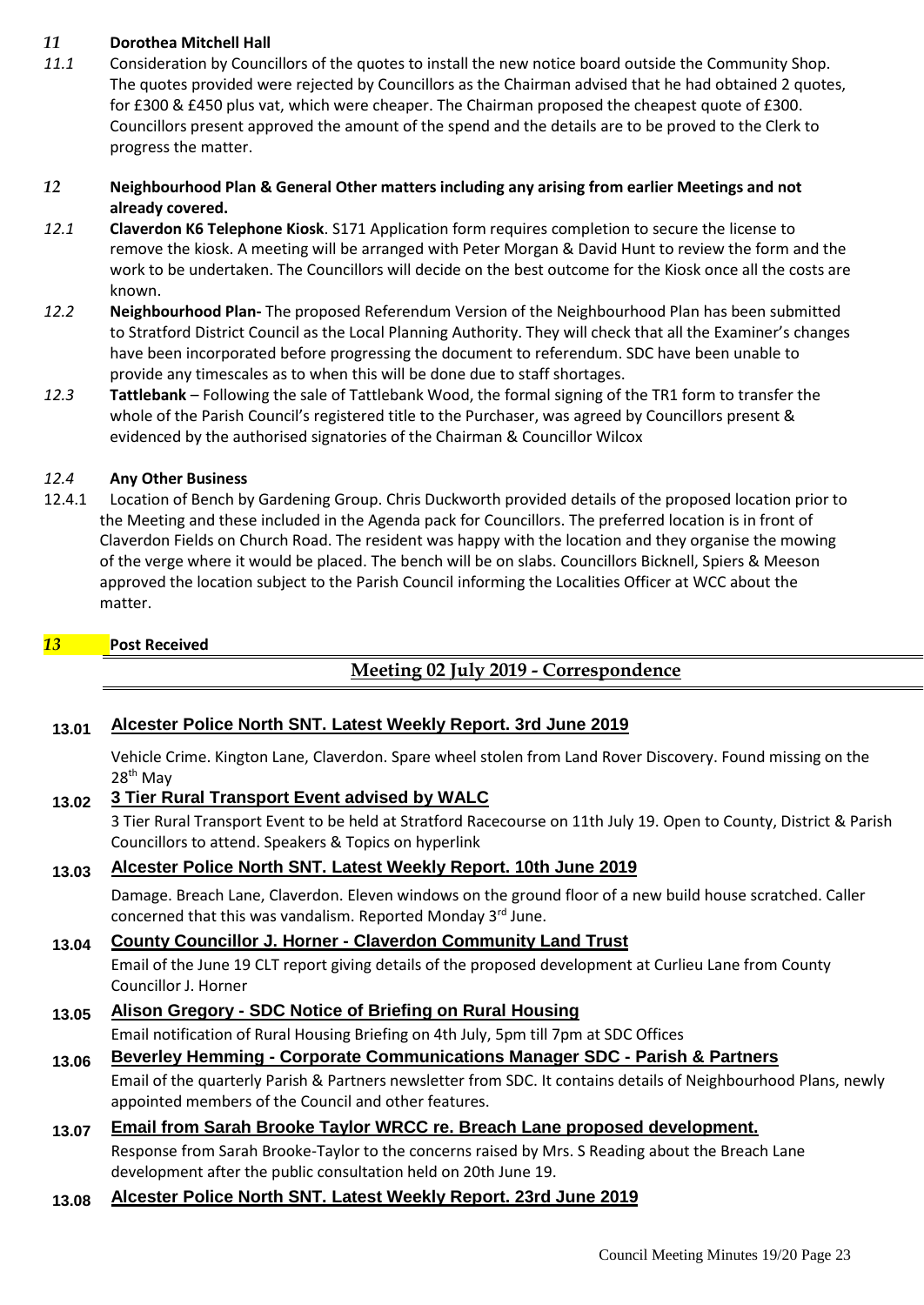Three incidents in Brick Kiln Close. Vehicles and persons seen in the area. Caller concerned that the occupants were up to no good, possibly looking at vehicles to steal / steal from. Details passed to police. No offences disclosed.11pm 21st June. 11pm 22<sup>nd</sup> June. 12.30am 23<sup>rd</sup> June.

Vehicle Crime. Curlieu Lane, Norton Lindsay. Secure Land Rover Discovery with trailer stolen. Taken from near the Cemetery in Snitterfield. A vehicle belonging to a witness was rammed by the car as it made off. Offenders were in a Blue Isuzu pick-up truck. The Discovery was later abandoned and tools from inside were stolen. 3.30pm Friday 21<sup>st</sup> June.

### *14* **Finance**

*14.1* After consideration by Councillors & upon the proposal of the Chairman, payments due as listed below, together with the account projection to the end of July 19, were approved by all Councillors present.

|           |                                                                            |              | Current Account |                | Deposit         |             |
|-----------|----------------------------------------------------------------------------|--------------|-----------------|----------------|-----------------|-------------|
| Date      | <b>Item</b>                                                                | Cheque No    | Deposits        | <b>Debits</b>  | <b>Accounts</b> | Total       |
| 30 Jun 19 | <b>Balance</b>                                                             |              | £133,358.73     |                | £35,648.93      | £169,007.66 |
|           | <b>Payments for Approval</b>                                               |              |                 |                |                 |             |
| 13 Jun 19 | Cost of 5 mowing cuts at the Recreation Ground in<br>May 19                | 2282         |                 | £375.00        |                 | (E375.00)   |
| 2 Jul 19  | Clerk's June 19 net salary.                                                | 2283         |                 | £804.74        |                 | (E804.74)   |
| 2 Jul 19  | April, May & June 19 Income Tax & Ees NI<br>deductions from Clerk's salary | 2284         |                 | £579.00        |                 | (E579.00)   |
| 6 Jul 19  | Pavilion Electricity charges for the period 22-5-19 - 20-<br>$6 - 19$      | DD           |                 | £15.10         |                 | (E15.10)    |
| 15 Jul 19 | Water Chgs at Pavilion for July 19                                         | DD           |                 | $\pounds22.80$ |                 | (E22.80)    |
|           | <b>Item</b>                                                                | Amount       |                 |                |                 |             |
|           | Allowance                                                                  | £18.00       |                 |                |                 |             |
|           | Postage                                                                    | £12.45       |                 |                |                 |             |
|           | HP Instant Ink - Ink supply for Printer.                                   | £35.99       |                 |                |                 |             |
|           | Travel Including 29.0 Vehicle Miles                                        | £13.82       |                 |                |                 |             |
|           | Stationary                                                                 | £6.50        |                 |                |                 |             |
|           |                                                                            |              |                 |                |                 |             |
|           | Total                                                                      | £86.76       |                 |                |                 |             |
|           |                                                                            |              |                 |                |                 |             |
| 2 Jul 19  | June 19 Verges & Lye Green Mowing                                          | 2285<br>2286 |                 | £444.00        |                 | (E444.00)   |
| 2 Jul 19  | Clerk's June 19 Expenses                                                   |              |                 | £85.99         |                 | (E85.99)    |
| 2 Jul 19  | Mowing Recreation Ground - 3 weeks of June                                 | 2287         |                 | £225.00        |                 | (E225.00)   |
|           |                                                                            |              |                 |                |                 |             |
|           |                                                                            |              |                 |                |                 |             |
|           | Receipts and /or Transfers                                                 |              |                 |                |                 |             |
|           |                                                                            |              |                 |                |                 |             |
|           |                                                                            |              |                 |                |                 |             |
|           | Interest on Reserve and Deposit Accounts                                   |              |                 |                | £20.48          | £20.48      |
|           |                                                                            |              |                 |                |                 |             |
|           |                                                                            |              | Current Account |                | Deposit         |             |
|           | Date<br><b>Item</b>                                                        |              | <b>Deposits</b> | <b>Debits</b>  | Accounts        | Total       |
| 31 Jul 19 | <b>Balance</b>                                                             |              | £130,807.10     |                | £35,669.41      | £166,476.51 |

- *14.2* Income & Expenditure for the 4 months to 31st July 2019 The Accounts for the 4 months to 30th July 19 were reviewed by Councillors and on the recommendation of the Chairman, subsequently approved by those Councillors present.
- 14.2.1 Bank Reconciliation The Clerk explained the Bank Reconciliation to the Councillors and Councillor H. Spiers approved the Bank Reconciliation.
- *14.3* Review of the Insurance Cover held by the Parish Council. Councillors considered the insurance cover, the notes made & the operative endorsements which form the cover held for insurance purposes by the Parish Council , and after due consideration of the content, agreed to accept the insurance cover and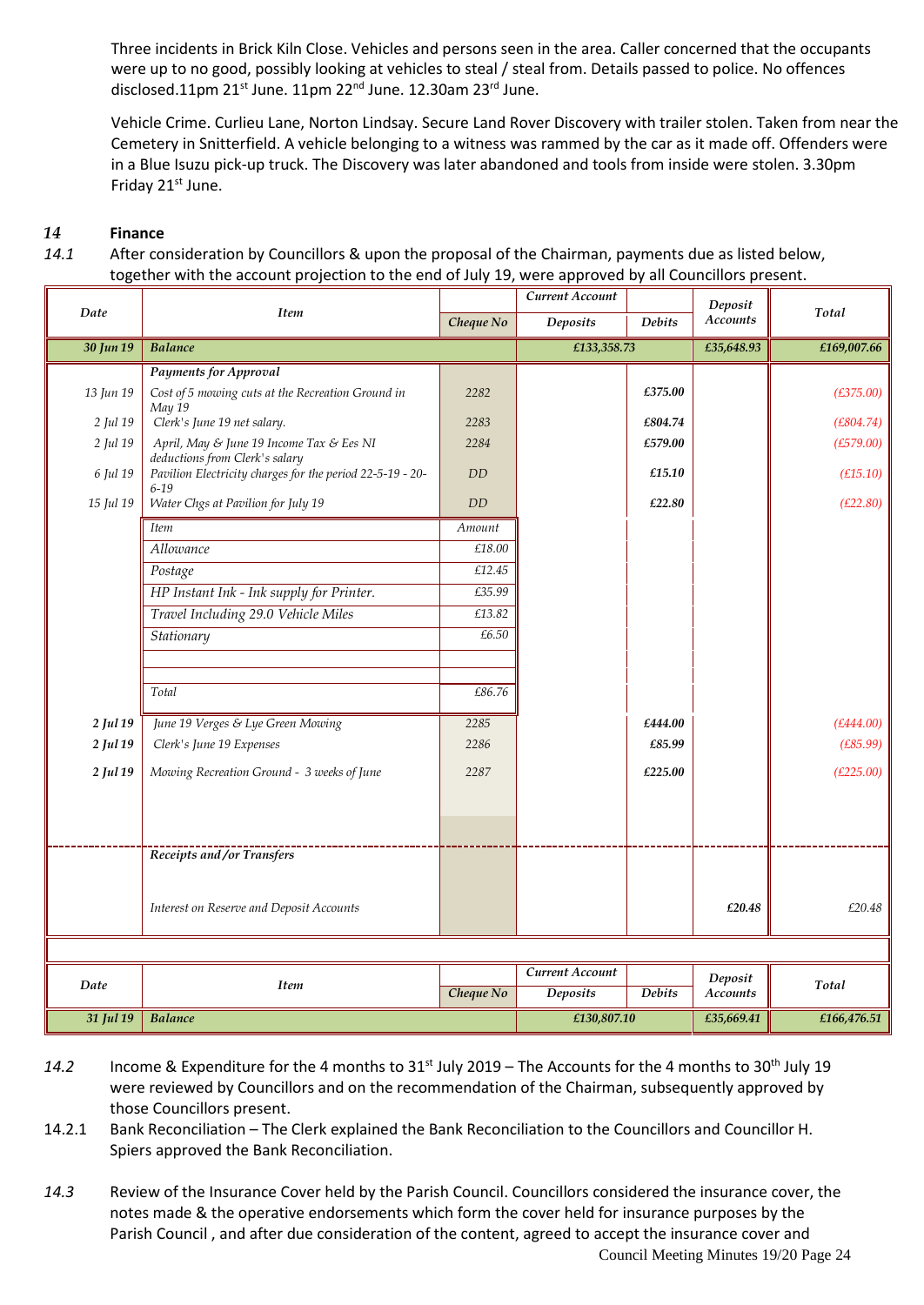keep the Insurance providers informed in respect of the pavilion changes and the decision to remove any business income capacity of the pavilion from 1<sup>st</sup> April 19.

14.4 Standing Orders – Review of the Standing Orders deferred to Meeting on 3<sup>rd</sup> September 19.

#### *15* **Meeting Dates**

15.1 Dates agreed are: 3<sup>rd</sup> September 2019, 1<sup>st</sup> October 2019, 12<sup>th</sup> November 2019 (a delay due to the first Tuesday of the month being Bonfire Night) & 3<sup>rd</sup> December 2019, 7<sup>th</sup> January 2020, 4<sup>th</sup> February 2020, 3<sup>rd</sup> March 2020.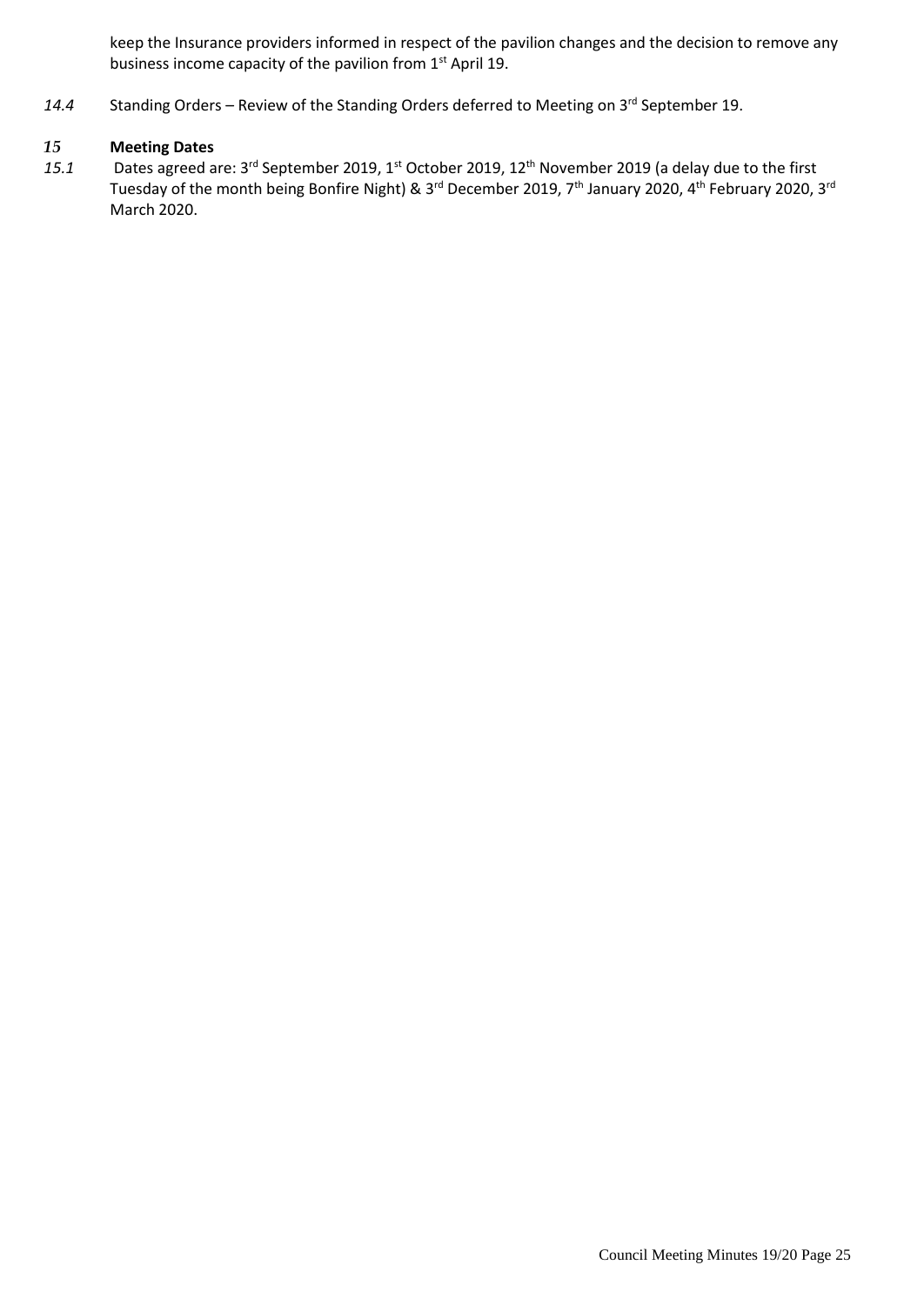#### **AGENDA ITEM 14.3- 2nd July**

**INSURANCE SUMMARY Business - Parish/ Town Council** 

## **2019 Period of insurance -**

**01/06/19 to 31/05/2020 Premium - £647.32 Year 1 of 3-year Insurance**

| <b>Section</b> | <b>Policy Type</b>                    | <b>Sums Insured</b>                     | <b>Excess</b> | <b>Covered</b>                                                                                                                                                                                                                                                                                                          | <b>Operative endorsements</b>                                                                                                                                                                                                                                                                   | <b>Notes</b>                                                                                                                                                                                                                                                                                                            |
|----------------|---------------------------------------|-----------------------------------------|---------------|-------------------------------------------------------------------------------------------------------------------------------------------------------------------------------------------------------------------------------------------------------------------------------------------------------------------------|-------------------------------------------------------------------------------------------------------------------------------------------------------------------------------------------------------------------------------------------------------------------------------------------------|-------------------------------------------------------------------------------------------------------------------------------------------------------------------------------------------------------------------------------------------------------------------------------------------------------------------------|
| A              | <b>MATERIAL DAMAGE</b>                |                                         |               |                                                                                                                                                                                                                                                                                                                         |                                                                                                                                                                                                                                                                                                 |                                                                                                                                                                                                                                                                                                                         |
|                | <b>Sports Pavilion</b><br>Langley Rd. | £98.345.43                              | 250           | Fire, not as a result of explosion<br>except a boiler, civil<br>riot, earthquake, Subterannean fire,<br>Storm or flood other than a natural<br>rise in the water table. Aircraft &<br>aerial devices damage, impact by<br>vehicle or animal, breakage of masts<br>of lines, falling trees, accidental<br>damage & theft | Requires a fire alarm and proof it<br>is regularly tested. Requires the<br>electrical installation to be<br>tested within 3 months of<br>inception of the new policy for<br>the policy terms to be<br>maintained. i.e. insured cover.<br>Requires doors that are fire<br>breaks to be kept shut | Contents Uninsured - specifically, fixtures & fittings, tenants'<br>improvements, consumable stock, stationary, computer, office<br>& sports equipment. Televisions, audio equipment, alcohol,<br>sports equipment, tobacco, civic regalia.<br>Subsistence or ground heave is NOT covered as last year                  |
|                |                                       |                                         |               |                                                                                                                                                                                                                                                                                                                         | Specific extension - loss resulting                                                                                                                                                                                                                                                             |                                                                                                                                                                                                                                                                                                                         |
| В              | <b>BUSINESS</b><br><b>INTERUPTION</b> | 20000 - costs<br>20000 - lost<br>income |               | 24-month indemnity period for ALL<br>Premises.                                                                                                                                                                                                                                                                          | from interruption re. notifiable<br>disease, vermin or pests, defect<br>in the sanitary drains, occurrence<br>of murder or suicide at the<br>premises.                                                                                                                                          | Councillors may want to review the levels of insurance for lost<br>income when considering the business designation of the new<br>pavilion for VAT purposes.                                                                                                                                                            |
|                |                                       |                                         |               |                                                                                                                                                                                                                                                                                                                         |                                                                                                                                                                                                                                                                                                 |                                                                                                                                                                                                                                                                                                                         |
| $\mathsf{C}$   | <b>ALL RISKS</b>                      |                                         |               |                                                                                                                                                                                                                                                                                                                         |                                                                                                                                                                                                                                                                                                 |                                                                                                                                                                                                                                                                                                                         |
|                | Office Equipment                      | £2,575.00                               | 250           | Insured has responsibility to advise<br>insurer when the building is<br>unoccupied.                                                                                                                                                                                                                                     | This has been reduced from last<br>year - from £5.3k to £2575 as<br>agreed                                                                                                                                                                                                                      | Fixtures & fittings, tenants' improvements, consumable stock,<br>stationary, computer, office & sports equipment. Televisions,<br>audio equipment, alcohol, sports equipment, tobacco, civic<br>regalia.<br>The electrical installation must be checked by an IEE Electrician<br>and defects rectified within 3 months. |
|                | Defibrillators                        | £2,575.00                               | 250           |                                                                                                                                                                                                                                                                                                                         | This has been reduced from last<br>year - from £5.3k to £2575 as<br>agreed                                                                                                                                                                                                                      |                                                                                                                                                                                                                                                                                                                         |
|                | <b>General Contents</b>               | £772.56                                 | 250           |                                                                                                                                                                                                                                                                                                                         |                                                                                                                                                                                                                                                                                                 |                                                                                                                                                                                                                                                                                                                         |
|                |                                       |                                         |               |                                                                                                                                                                                                                                                                                                                         |                                                                                                                                                                                                                                                                                                 |                                                                                                                                                                                                                                                                                                                         |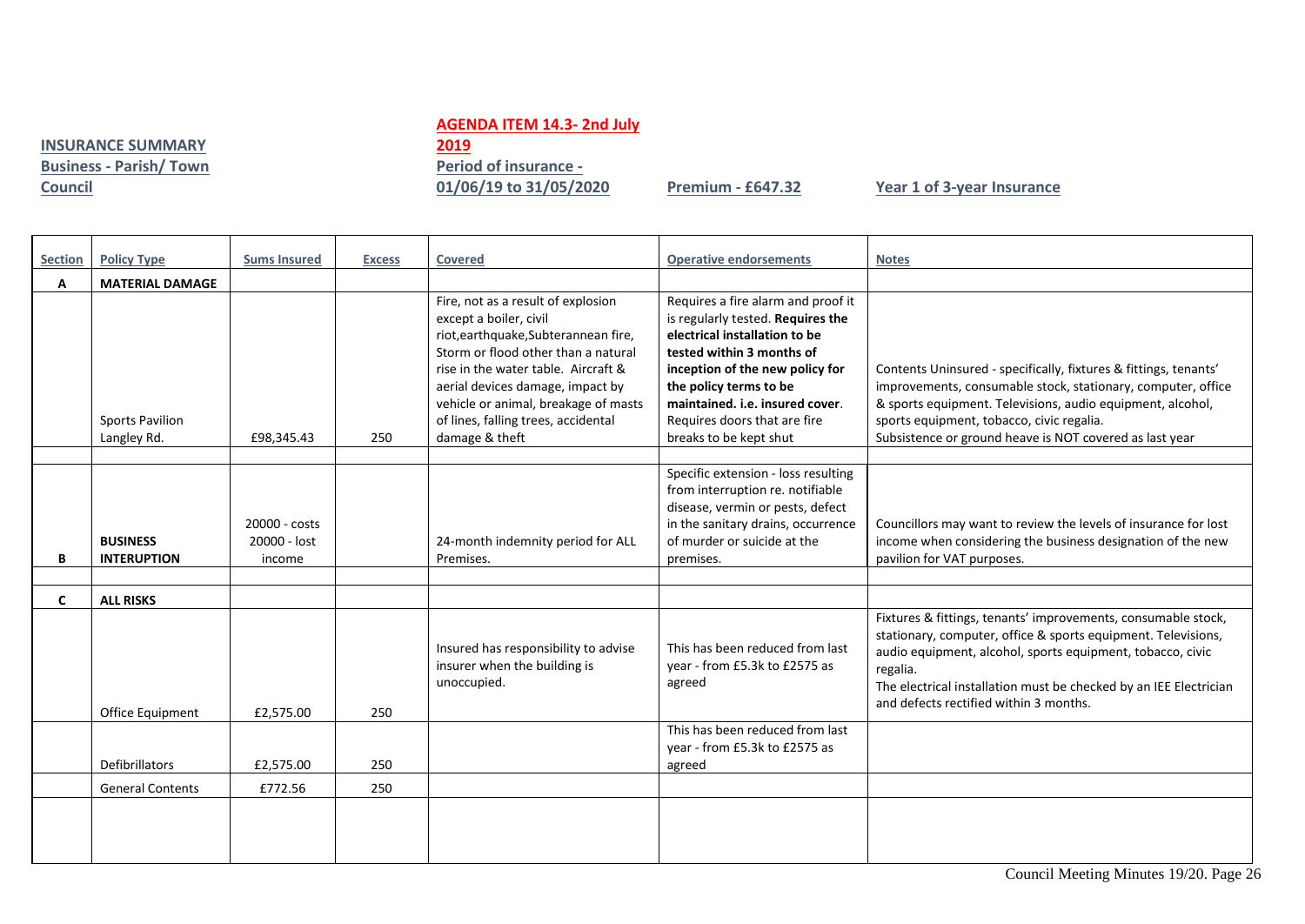| D | <b>MONEY</b>          |             |    |                                       |                                                              |
|---|-----------------------|-------------|----|---------------------------------------|--------------------------------------------------------------|
|   |                       |             |    |                                       |                                                              |
|   |                       |             |    | This covers crossed cheques, crossed  |                                                              |
|   |                       |             |    | giro cheques, crossed bankers' drafts |                                                              |
|   |                       |             |    | crossed national giro drafts, crossed |                                                              |
|   |                       |             |    | money orders, crossed postal orders,  |                                                              |
|   |                       |             |    | franking machine units, national      |                                                              |
|   | Non-negotiable        |             |    | savings certificates, & VAT purchase  | The definition of person insured includes any person between |
|   | money                 | £250,000.00 | 50 | invoices.                             | the age of 16 & 90                                           |
|   |                       |             |    |                                       |                                                              |
|   |                       |             |    |                                       |                                                              |
|   | Loss of other money   |             |    |                                       |                                                              |
|   | In transit in custody |             |    |                                       |                                                              |
|   | of employee or        |             |    |                                       |                                                              |
|   |                       |             |    |                                       |                                                              |
|   | member                | £5,000.00   | 50 |                                       |                                                              |
|   | In Private residence  |             |    |                                       |                                                              |
|   | of employee or        |             |    |                                       |                                                              |
|   | member                | £500.00     | 50 |                                       |                                                              |
|   | In the custody of or  |             |    |                                       |                                                              |
|   | under the actual      |             |    |                                       |                                                              |
|   | supervision of any    |             |    |                                       |                                                              |
|   |                       |             |    |                                       |                                                              |
|   | member of             |             |    |                                       |                                                              |
|   | employee              | £5,000.00   | 50 |                                       |                                                              |
|   | Locked receptacle     |             |    |                                       |                                                              |
|   | other than safes or   |             |    |                                       |                                                              |
|   | strong rooms & in     |             |    |                                       |                                                              |
|   | transit by registered |             |    |                                       |                                                              |
|   |                       |             |    |                                       |                                                              |
|   | post                  | £250.00     | 50 |                                       |                                                              |
|   |                       |             |    |                                       |                                                              |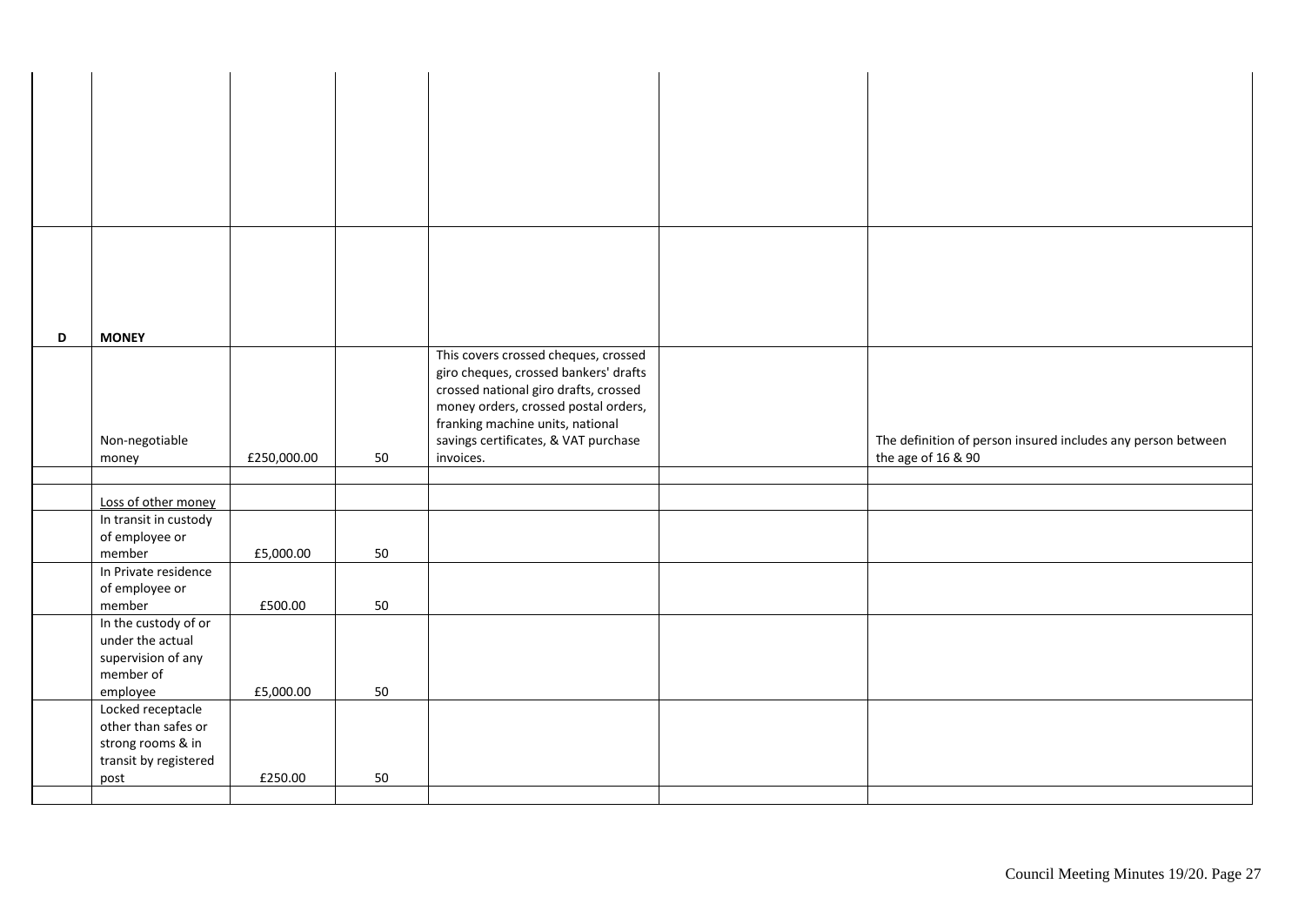| E.           | <b>PUBLIC LIABILITY</b>                                    | £12,000,000.00 | 100                                                  | Operative endorsements -<br>Environmental clean-up costs have<br>specific definitions and the insurers<br>liability under Pollution &<br>Contamination is £1m.<br>Officials indemnity includes<br>employees & members           | Pre-existing contamination,<br>damage resulting from<br>subterranean stores of water,<br>keeping of diseased animals, etc. | Provided always that loss prevention or salvage action is taken,<br>and the appropriate authorities are notified                                                                                                                                                                                                                                                                                                                    |
|--------------|------------------------------------------------------------|----------------|------------------------------------------------------|---------------------------------------------------------------------------------------------------------------------------------------------------------------------------------------------------------------------------------|----------------------------------------------------------------------------------------------------------------------------|-------------------------------------------------------------------------------------------------------------------------------------------------------------------------------------------------------------------------------------------------------------------------------------------------------------------------------------------------------------------------------------------------------------------------------------|
| F.           | <b>HIRER'S LIABILITY</b>                                   | £2,000,000.00  | 100                                                  | Agreement the tenancy rental or<br>other contract between the insured<br>and Hirer concerning the use of the<br>premises. Hirer or any person or<br>organisation hiring the premises<br>under an Agreement with the<br>insured. |                                                                                                                            | Dependant on the decision in respect of the VAT status of the<br>pavilion, this may need to be reviewed in the event that there is<br>no Agreement between the Parish Council and any users of the<br>pavilion or premises owned by the Parish Council                                                                                                                                                                              |
|              | <b>EMPLOYERS</b>                                           |                |                                                      |                                                                                                                                                                                                                                 |                                                                                                                            |                                                                                                                                                                                                                                                                                                                                                                                                                                     |
| G            | <b>LIABILITY</b>                                           | £10,000,000.00 | $\mathbf 0$                                          |                                                                                                                                                                                                                                 |                                                                                                                            |                                                                                                                                                                                                                                                                                                                                                                                                                                     |
|              |                                                            |                |                                                      |                                                                                                                                                                                                                                 |                                                                                                                            |                                                                                                                                                                                                                                                                                                                                                                                                                                     |
| F.           | <b>LIBEL &amp; SLANDER</b>                                 | £250,000.00    | 10% of each<br>claim or £1k<br>whichever is<br>lower |                                                                                                                                                                                                                                 |                                                                                                                            |                                                                                                                                                                                                                                                                                                                                                                                                                                     |
|              |                                                            |                |                                                      |                                                                                                                                                                                                                                 |                                                                                                                            |                                                                                                                                                                                                                                                                                                                                                                                                                                     |
| N            | <b>FIDELITY</b><br><b>GUARANTEE</b>                        | £250,000.00    | 100                                                  | Covers all members & employees.                                                                                                                                                                                                 |                                                                                                                            |                                                                                                                                                                                                                                                                                                                                                                                                                                     |
| $\mathbf{o}$ | <b>PERSONAL</b><br><b>ACCIDENT &amp;</b><br><b>ASSAULT</b> | £500,000.00    |                                                      | Limit on any one person                                                                                                                                                                                                         | Age endorsement - Insurer will<br>not pay to someone who is 90 or<br>over                                                  | Excludes - motor cycling, winter sports other the skiing or<br>snowboarding in the UK or on a dry ski slope or within a snow<br>dome, skating or curling, aerial pursuits, parachuting,<br>paragliding ballooning, gliding, hand gliding, micro lighting,<br>bungee jumping, jet skiing, white water rafting,<br>mountaineering, hiking above 3000 metres, caving, and diving<br>and loads of other pursuits - full list available. |
|              |                                                            | £2,000,000.00  |                                                      | Limit on any one incident                                                                                                                                                                                                       |                                                                                                                            |                                                                                                                                                                                                                                                                                                                                                                                                                                     |
|              |                                                            |                |                                                      |                                                                                                                                                                                                                                 |                                                                                                                            |                                                                                                                                                                                                                                                                                                                                                                                                                                     |
| P            | <b>LEGAL EXPENSES</b>                                      | £100,000.00    |                                                      | Employee disputes & compensation<br>awards, legal defence, property<br>protection & bodily injury, tax<br>protection, statutory licence<br>protection.                                                                          |                                                                                                                            | Contract disputes are not covered                                                                                                                                                                                                                                                                                                                                                                                                   |
|              |                                                            |                |                                                      |                                                                                                                                                                                                                                 |                                                                                                                            |                                                                                                                                                                                                                                                                                                                                                                                                                                     |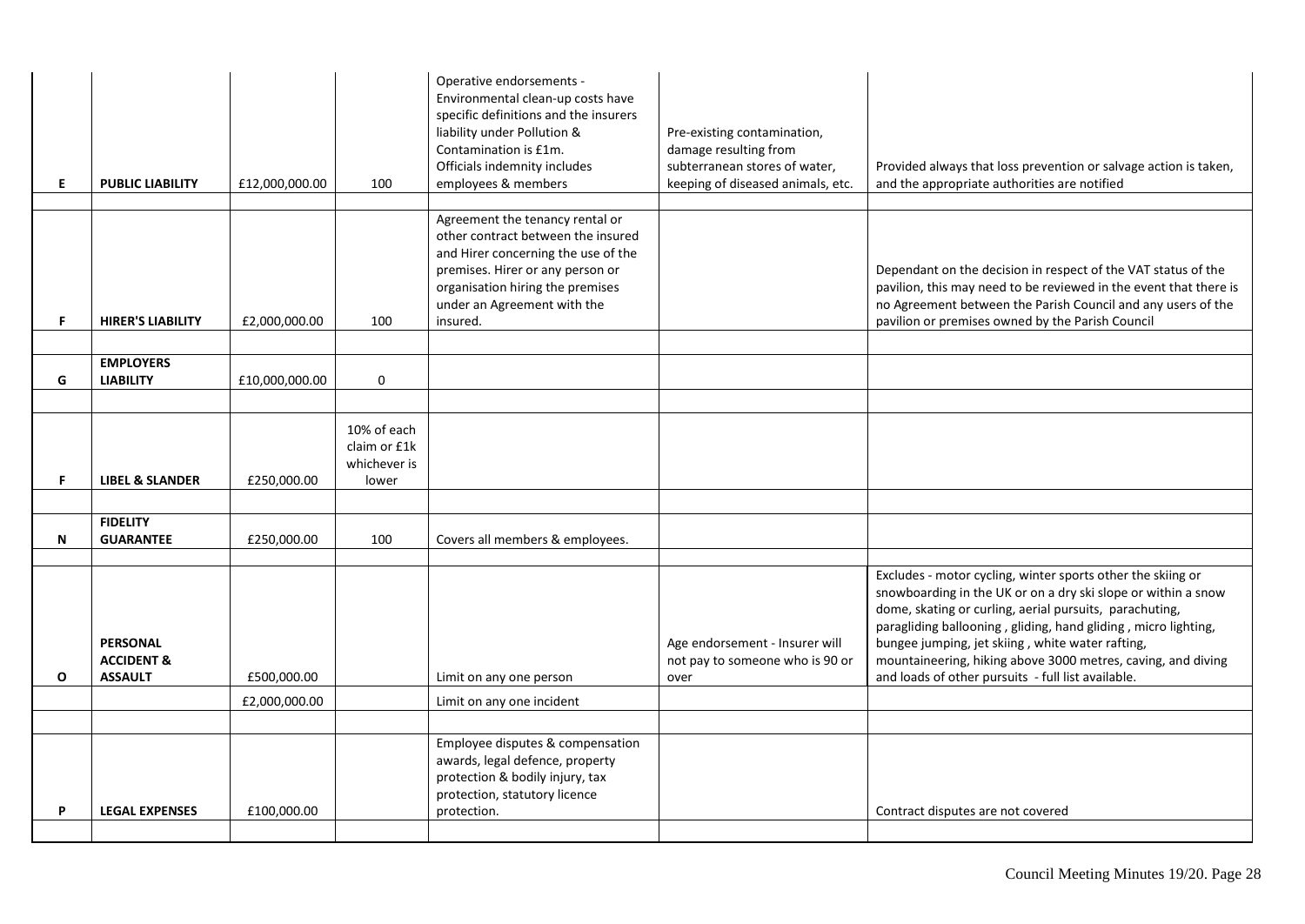| Claverdon Parish Council Accounts for the Year to 31 March 2020 - Interim Report at 2 July 19 Meeting |                               |                                                         |                                                                      |  |  |  |  |  |  |
|-------------------------------------------------------------------------------------------------------|-------------------------------|---------------------------------------------------------|----------------------------------------------------------------------|--|--|--|--|--|--|
| <b>ITEM 14.2 - AGENDA</b>                                                                             | <b>Budget for</b><br>the Year | <b>Payments &amp;</b><br><b>Receipts to</b><br>31/07/19 | (Actual payments are from 1/4/19 to 31/07/19 as<br>known at 2/07/19) |  |  |  |  |  |  |
|                                                                                                       |                               |                                                         |                                                                      |  |  |  |  |  |  |
| Precept                                                                                               | £30,000.00                    | £15,000.00                                              |                                                                      |  |  |  |  |  |  |
| Recreation Field (Clubs Etc.)                                                                         | £770.00                       | £250.00                                                 | Cricket Club Payment for 2018 Season.                                |  |  |  |  |  |  |
| <b>Bank Interest</b>                                                                                  | £50.00                        | £67.02                                                  |                                                                      |  |  |  |  |  |  |
| Miscellaneous                                                                                         | £0.00                         | £0.00                                                   |                                                                      |  |  |  |  |  |  |
| <b>Playground Grants &amp; Fundraising</b>                                                            | £50,000.00                    | £0.00                                                   |                                                                      |  |  |  |  |  |  |
| <b>Pavilion Re-build Grants</b>                                                                       | £119,000.00                   | £0.00                                                   |                                                                      |  |  |  |  |  |  |
| Verges mowing reclaim from SDC                                                                        | £1,200.00                     | £0.00                                                   |                                                                      |  |  |  |  |  |  |
| <b>Wayleave Rent and Easements</b>                                                                    | £277.00                       | £0.00                                                   |                                                                      |  |  |  |  |  |  |
| <b>VAT Reclaimed</b>                                                                                  | £37,425.00                    | £0.00                                                   |                                                                      |  |  |  |  |  |  |
| <b>WCC Councillors Grant Fund</b>                                                                     | £0.00                         | £0.00                                                   |                                                                      |  |  |  |  |  |  |
| Sale of Tattlebank Wood                                                                               | £0.00                         | £95,000.00                                              |                                                                      |  |  |  |  |  |  |
| Total                                                                                                 | £238,722.00                   | £110,317.02                                             |                                                                      |  |  |  |  |  |  |
|                                                                                                       |                               | Expenditure                                             |                                                                      |  |  |  |  |  |  |
| <b>Administration</b>                                                                                 |                               |                                                         |                                                                      |  |  |  |  |  |  |
| Clerk's Salary                                                                                        | £8,250.00                     | £3,586.58                                               |                                                                      |  |  |  |  |  |  |
| Clerk's & Admin Expenses                                                                              | £1,100.00                     | £429.38                                                 |                                                                      |  |  |  |  |  |  |
| Total                                                                                                 | £9,350.00                     | £4,015.96                                               |                                                                      |  |  |  |  |  |  |
|                                                                                                       |                               |                                                         |                                                                      |  |  |  |  |  |  |
|                                                                                                       |                               |                                                         |                                                                      |  |  |  |  |  |  |
| <b>Recreation Field</b>                                                                               |                               |                                                         |                                                                      |  |  |  |  |  |  |
| Mowing                                                                                                | £2,250.00                     | £825.00                                                 |                                                                      |  |  |  |  |  |  |
| Playgrounds - new all ages playground at<br>Recreation Field.                                         | £54,500.00                    | £0.00                                                   |                                                                      |  |  |  |  |  |  |
| Pavilion Refurbishment/Rebuild                                                                        | £119,000.00                   | £0.00                                                   |                                                                      |  |  |  |  |  |  |
| Other General Maintenance and Field work                                                              | £1,550.00                     | £150.15                                                 |                                                                      |  |  |  |  |  |  |
| <b>Total</b>                                                                                          | £177,300.00                   | £975.15                                                 |                                                                      |  |  |  |  |  |  |
|                                                                                                       |                               |                                                         |                                                                      |  |  |  |  |  |  |
|                                                                                                       |                               |                                                         |                                                                      |  |  |  |  |  |  |
| Yarningale Common                                                                                     |                               |                                                         |                                                                      |  |  |  |  |  |  |
| <b>Major Work</b>                                                                                     | £1,000.00                     | £0.00                                                   |                                                                      |  |  |  |  |  |  |
| Mowing                                                                                                | £0.00                         | £0.00                                                   |                                                                      |  |  |  |  |  |  |
| General Maintenance                                                                                   | £1,000.00                     | £0.00                                                   |                                                                      |  |  |  |  |  |  |
| Total                                                                                                 | £2,000.00                     | £0.00                                                   |                                                                      |  |  |  |  |  |  |
|                                                                                                       |                               |                                                         |                                                                      |  |  |  |  |  |  |
| <b>Other Village Areas</b>                                                                            |                               |                                                         |                                                                      |  |  |  |  |  |  |
| Verges and Lye Green Mowing                                                                           | £3,150.00                     | £1,635.00                                               |                                                                      |  |  |  |  |  |  |
| CLASP / CASE/Road Safety                                                                              | £1,000.00                     | £0.00                                                   |                                                                      |  |  |  |  |  |  |
| Trees, Footpaths and Gritting, Village and Lye<br>Green Maintenance                                   | £3,350.00                     | £0.00                                                   |                                                                      |  |  |  |  |  |  |
| Village Green Design Costs                                                                            | £3,500.00                     | £0.00                                                   |                                                                      |  |  |  |  |  |  |
| <b>Tattle Bank</b>                                                                                    | £0.00                         | £0.00                                                   |                                                                      |  |  |  |  |  |  |
| Total                                                                                                 | £11,000.00                    | £1,635.00                                               |                                                                      |  |  |  |  |  |  |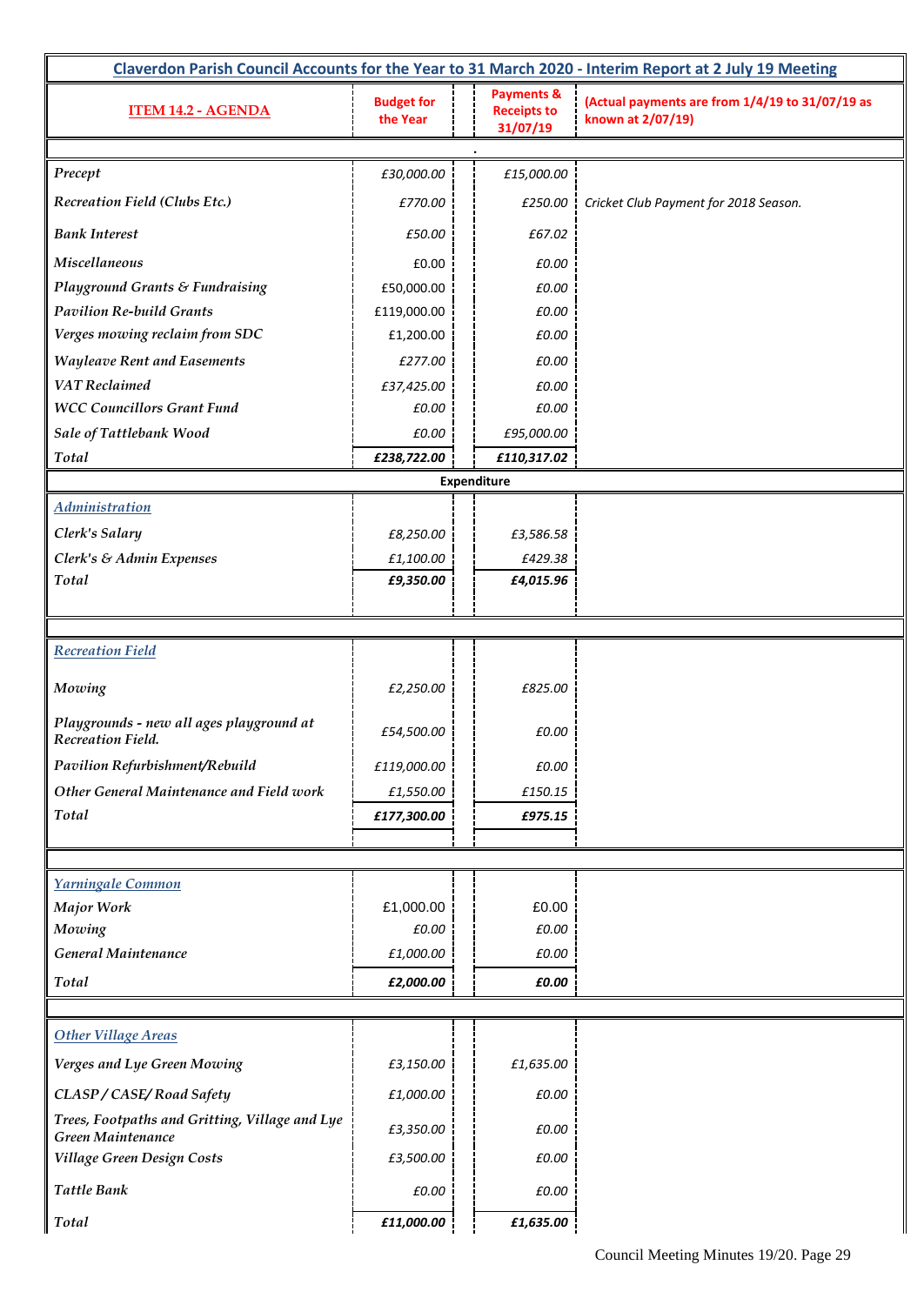| <b>Miscellaneous and Professional</b> |                          |             |                                                                        |
|---------------------------------------|--------------------------|-------------|------------------------------------------------------------------------|
| <b>Professional Costs</b>             | £6,715.00                | £1,044.32   | Insurance £647, Audit Fees - £337, Legal Fees for Land<br>Registry £60 |
| VAT Payable                           | £37,425.00               | £1,615.10   |                                                                        |
| Costs of Sale of Tattlebank Wood      | £0.00                    | £4,477.35   |                                                                        |
| General other costs                   | £4,800.00                | £1,789.00   | Cost of new notice board £1368, WALC Annual<br>Subscription £421,      |
| Total                                 | £48,940.00               | £8,925.77   |                                                                        |
| <b>Total Expenditure</b>              | £248,590.00              | £15,551.88  |                                                                        |
| Surplus / (Deficit)                   | <i><b>-£9,868.00</b></i> | £94,765.14  |                                                                        |
|                                       |                          |             |                                                                        |
| <b>Opening Bank Balance</b>           | £71,711.37               |             |                                                                        |
| <b>Closing Bank Balance</b>           |                          | £166,476.51 |                                                                        |
| <b>Balance Change</b>                 | £94,765.14               |             |                                                                        |
|                                       |                          |             |                                                                        |

 $\mathbf{r}$